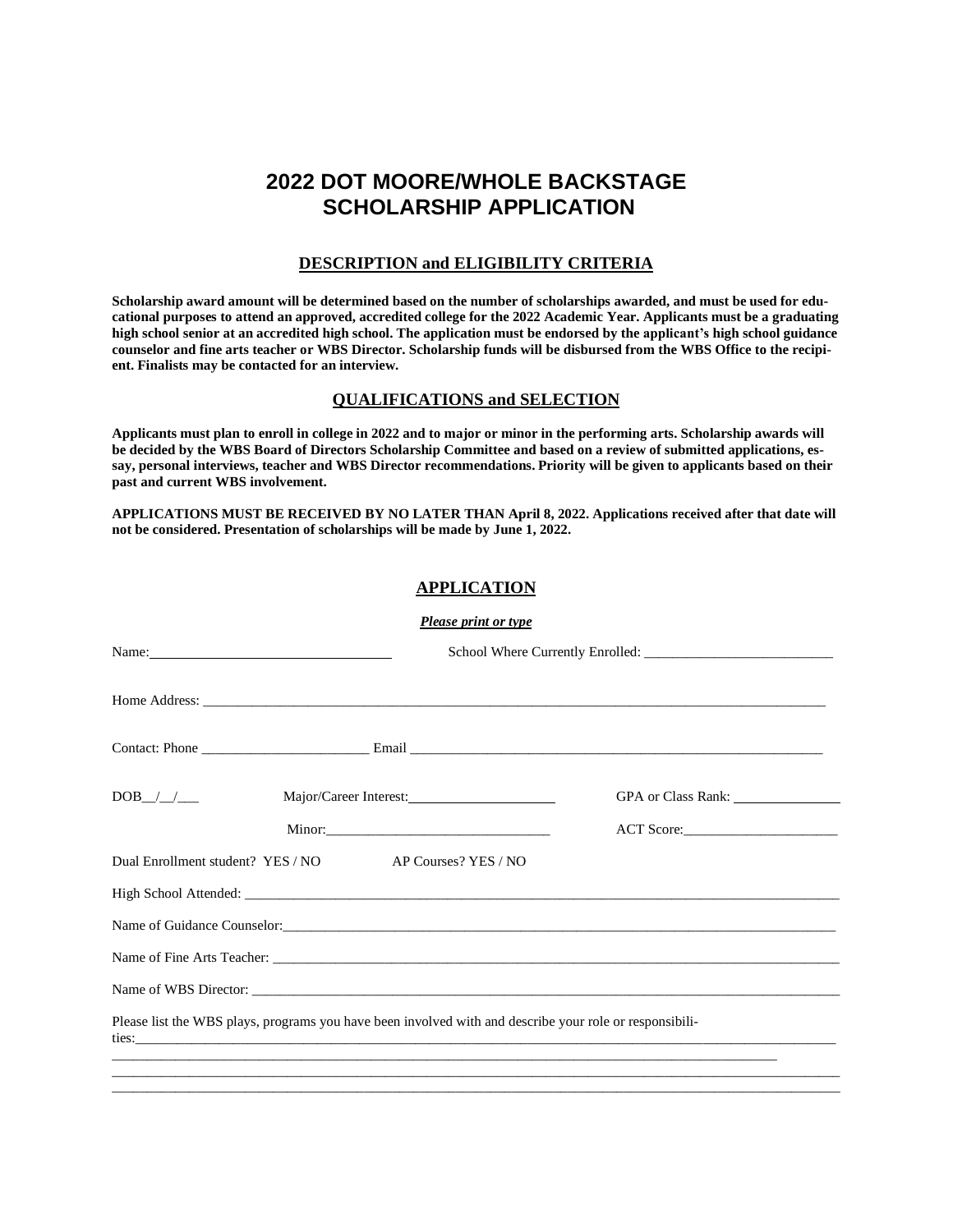| Please use additional paper if necessary                                                                                                           |  |  |
|----------------------------------------------------------------------------------------------------------------------------------------------------|--|--|
|                                                                                                                                                    |  |  |
|                                                                                                                                                    |  |  |
|                                                                                                                                                    |  |  |
| <u> 1989 - Andrea Stadt Brandenburg, amerikansk politiker (d. 1989)</u>                                                                            |  |  |
| Why should you be chosen to receive TheDot Moore/Whole Backstage Scholarship, and how will your education benefit you in<br>achieving these goals? |  |  |
| Have you applied for or are you currently eligible for other scholarships or educational assistance? YES / NO If so, please ex-                    |  |  |
| List clubs, organizations & extra curriculum activities you have been or are currently involved in.                                                |  |  |
| How has the WBS helped to prepare you to achieve your future aspirations?                                                                          |  |  |
| State any other specific reason why you feel you would be qualified to receive a Dot Moore/WBS scholarship.                                        |  |  |
|                                                                                                                                                    |  |  |
| *Please include a typed essay (250-500 words) describing your performing arts experience and what is has meant to you.                             |  |  |